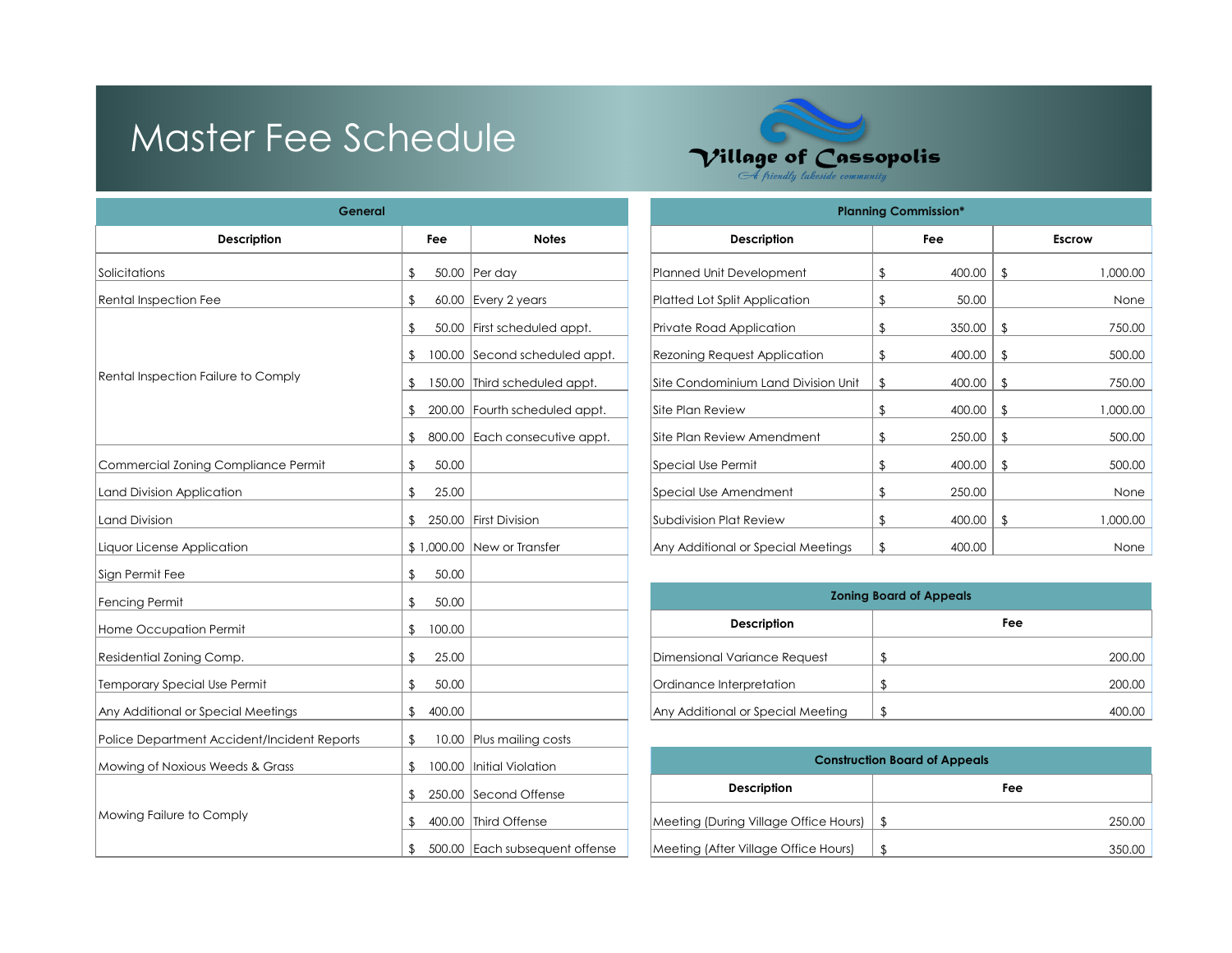## Master Fee Schedule



| Building#                                |                   | <b>Per Diems (Planning C</b> |                    |
|------------------------------------------|-------------------|------------------------------|--------------------|
| <b>Description</b>                       | Fee               |                              | <b>Description</b> |
| Department Hourly Rate                   |                   | 35.00                        | Chairperson        |
| Commercial & Industrial Plan Review Fees | 65% of permit fee |                              | Members            |

| Cemetery                                   |        |                        |                                |                   |                          |                                           |  |  |  |
|--------------------------------------------|--------|------------------------|--------------------------------|-------------------|--------------------------|-------------------------------------------|--|--|--|
| <b>Description</b>                         | Fee    | <b>Water/Sewer</b>     |                                |                   |                          |                                           |  |  |  |
| Lot Purchase                               |        |                        | <b>Description</b>             |                   | Fee                      | <b>Notes</b>                              |  |  |  |
| Single Lot-Resident                        | 300.00 |                        | Shut-off^/Turn On/Turn Off Fee |                   | 25.00                    |                                           |  |  |  |
| Single Lot-Non-Resident                    | 600.00 |                        | Sewer Tap-In Fee               |                   |                          | Plus applicable<br>$2,500.00$  permit fee |  |  |  |
| Opening & Closing                          |        |                        | Water Tap-In Fee               |                   |                          | Plus applicable p<br>900.00 permit fee    |  |  |  |
| Opening & Closing-Resident                 |        | 300.00 Weekday         | Meter Tampering Fines          |                   |                          | Plus applicable<br>70.00 repair/replacem  |  |  |  |
| Opening & Closing-Resident                 |        | 350.00 Saturday/Sunday | After Hours Water Turn On      |                   | 75.00                    |                                           |  |  |  |
| Opening & Closing Cremation-Resident       |        | 100.00 Weekday         | Bulk Water Rate                |                   | 25.00                    | Ready to                                  |  |  |  |
| Opening & Closing Cremation-Resident       |        | 200.00 Saturday/Sunday |                                |                   | 10.00                    | Per 1,                                    |  |  |  |
| Opening & Closing-Non-Resident             |        | 400.00 Weekday         |                                |                   |                          |                                           |  |  |  |
| Opening & Closing-Non-Resident             |        | 600.00 Saturday/Sunday |                                | <b>CAUA Sewer</b> |                          |                                           |  |  |  |
| Opening & Closing Cremation-Non-Resider \$ |        | 150.00 Weekday         | CAUA Tap-In Application Fee    |                   | 35.00                    |                                           |  |  |  |
| Opening & Closing Cremation-Non-Resider \$ |        | 400.00 Saturday/Sunday | CAUA Sewer Tap-In Fees         |                   | <b>Direct Connection</b> | <b>Indirect Connec</b><br> Tap)           |  |  |  |
| Deed Transfers- Resident or Non-Resident   | 50.00  |                        | Diamond Lake                   |                   | 6.000.00                 | \$                                        |  |  |  |

| Per Diems (Planning Commission, Zoning Board of Appeals, Construction Board of<br>Appeals) |             |  |  |  |  |  |  |
|--------------------------------------------------------------------------------------------|-------------|--|--|--|--|--|--|
| <b>Description</b>                                                                         | Fee         |  |  |  |  |  |  |
| Chairperson                                                                                | \$<br>50.00 |  |  |  |  |  |  |
| <b>Members</b>                                                                             | \$<br>40.00 |  |  |  |  |  |  |
| Recording Secretary                                                                        | 40.00       |  |  |  |  |  |  |

| Fee    | <b>Notes</b> |                                                                                      | <b>Water/Sewer</b>             |                                                        |       |                                                   |  |  |  |  |
|--------|--------------|--------------------------------------------------------------------------------------|--------------------------------|--------------------------------------------------------|-------|---------------------------------------------------|--|--|--|--|
|        |              |                                                                                      | <b>Description</b>             |                                                        | Fee   | <b>Notes</b>                                      |  |  |  |  |
| 300.00 |              |                                                                                      | Shut-off^/Turn On/Turn Off Fee |                                                        | 25.00 |                                                   |  |  |  |  |
| 600.00 |              |                                                                                      | Sewer Tap-In Fee               |                                                        |       | Plus applicable plumbing<br>$2.500.00$ permit fee |  |  |  |  |
|        |              |                                                                                      | Water Tap-In Fee               |                                                        |       | Plus applicable plumbing<br>900.00 permit fee     |  |  |  |  |
|        |              |                                                                                      |                                |                                                        |       | Plus applicable<br>70.00 repair/replacement costs |  |  |  |  |
|        |              |                                                                                      | After Hours Water Turn On      |                                                        | 75.00 |                                                   |  |  |  |  |
|        |              |                                                                                      |                                |                                                        |       | Ready to Serve Fee                                |  |  |  |  |
|        |              |                                                                                      |                                |                                                        | 10.00 | Per 1,000 gallons                                 |  |  |  |  |
|        |              | 300.00 Weekday<br>350.00 Saturday/Sunday<br>100.00 Weekday<br>200.00 Saturday/Sunday |                                | <b>Meter Tampering Fines</b><br><b>Bulk Water Rate</b> |       | 25.00                                             |  |  |  |  |

| Opening & Closing-Non-Resident             |       | 600.00 Saturday/Sunday | <b>CAUA Sewer</b>                |  |                   |     |                           |
|--------------------------------------------|-------|------------------------|----------------------------------|--|-------------------|-----|---------------------------|
| Opening & Closing Cremation-Non-Resider \$ |       | 150.00   Weekday       | CAUA Tap-In Application Fee      |  | 35.00             |     |                           |
|                                            |       |                        |                                  |  |                   |     | Indirect Connection (Half |
| Opening & Closing Cremation-Non-Resider \$ |       | 400.00 Saturday/Sunday | CAUA Sewer Tap-In Fees           |  | Direct Connection | Tap |                           |
| Deed Transfers- Resident or Non-Resident   | 50.00 |                        | Diamond Lake                     |  | 6,000.00          |     | 3,500.00                  |
|                                            |       |                        | Donnell Lake/Newberg<br>Township |  | 8,280,00          |     | 3,500.00                  |
|                                            |       |                        | Village of Vandalia              |  | 1,200.00          |     | 3,500.00                  |
|                                            |       |                        | Paradise Lake                    |  | 6,750.00          |     | 3,500.00                  |